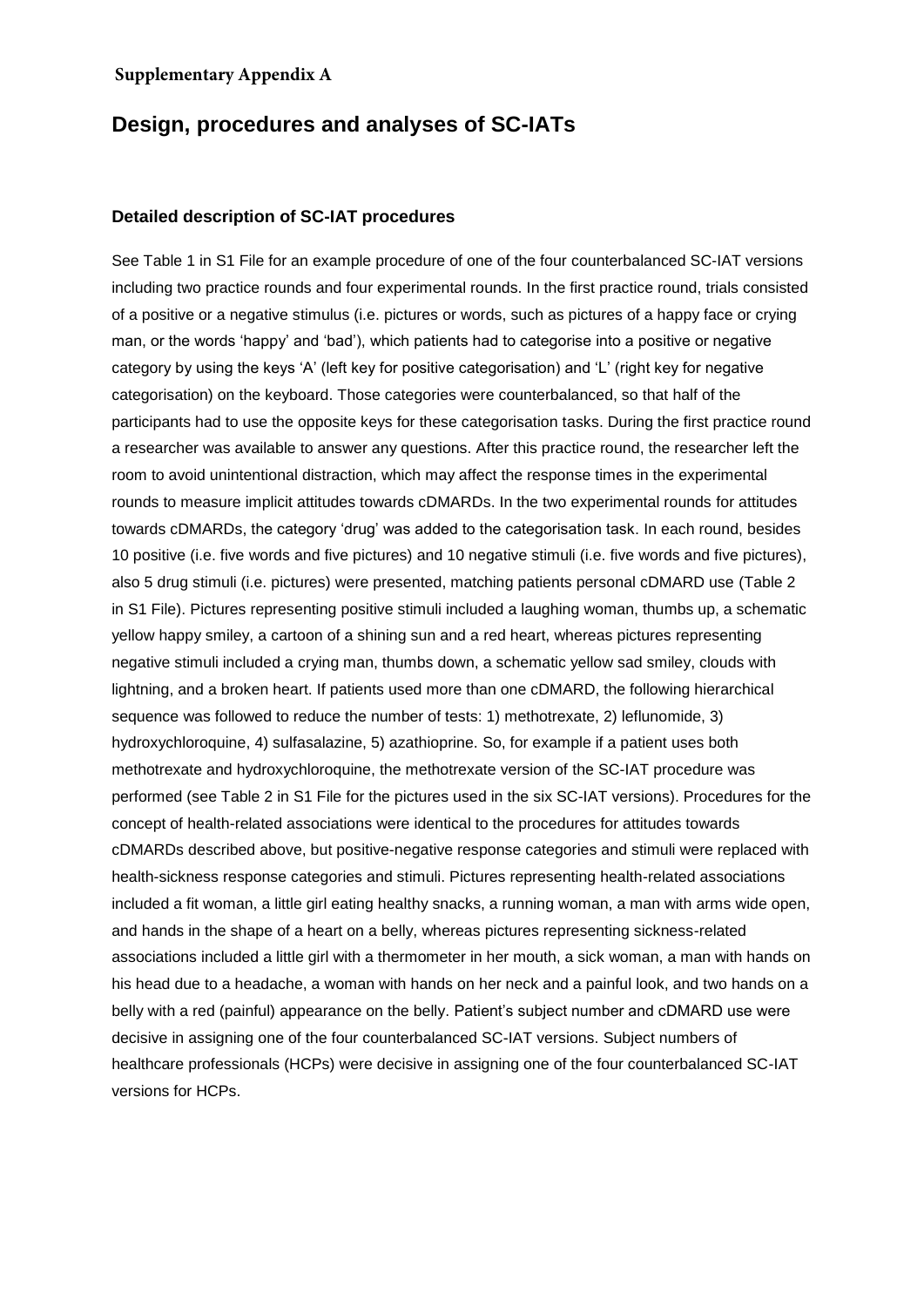| Round          | <b>Description</b>            | <b>Trials</b> | Left key        | <b>Right key</b>  |
|----------------|-------------------------------|---------------|-----------------|-------------------|
|                |                               |               | (A)             | (L)               |
| 1              | Practice round attitudes      | 20            | Negative        | Positive          |
| $\overline{2}$ | Positive-negative attitudes   | 40            | Negative +      | <b>Positive</b>   |
|                |                               |               | Medicine        |                   |
| 3              | Positive-negative attitudes   | 40            | Negative        | Positive +        |
|                |                               |               |                 | Medicine          |
| 4              | Practice round health-related | 20            | <b>Sickness</b> | Health            |
|                | associations                  |               |                 |                   |
| 5              | Health-sickness associations  | 40            | Sickness +      | Health            |
|                |                               |               | Medicine        |                   |
| 6              | Health-sickness associations  | 40            | <b>Sickness</b> | Health + Medicine |

**S1 File Table 1.** Example procedure of one of the four counterbalanced versions of the personalised Single Category Implicit Association Tests including two practice rounds and four experimental rounds.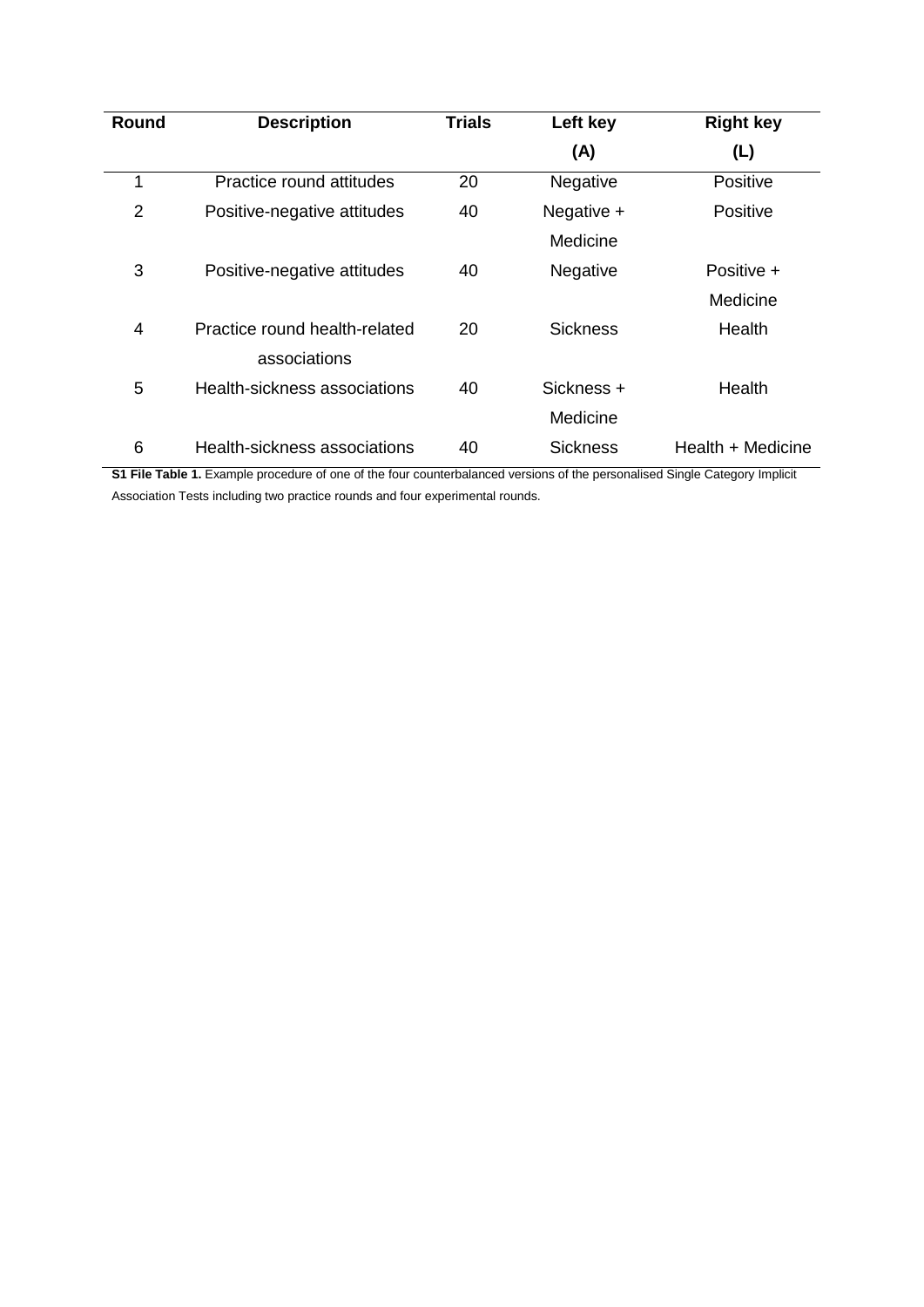| Round                                                          | Stimulus 1          | Stimulus <sub>2</sub>                                                                                                                                                    | Stimulus 3                                                                                             | Stimulus 4                                                                                                                                                    | Stimulus 5                                                           |
|----------------------------------------------------------------|---------------------|--------------------------------------------------------------------------------------------------------------------------------------------------------------------------|--------------------------------------------------------------------------------------------------------|---------------------------------------------------------------------------------------------------------------------------------------------------------------|----------------------------------------------------------------------|
| Stimuli MTX<br>tablets for<br>patients                         |                     |                                                                                                                                                                          | <b>NETHOTREXANT 2,5 PCH</b>                                                                            | <b>METHOTREXAAT 2.5 PCH</b>                                                                                                                                   | 0.0.0.0.0<br>0000                                                    |
| Stimuli MTX<br>sub-<br>cutaneous<br>injections for<br>patients |                     | Ebetrex <sup>®</sup> 25 mg<br>oplossing voor injectie in voorgevulde injer<br>ethotrexaat<br>ml=20 mg methotrexaat (20 mg/ml)<br>voorgevulde spuit (1,25 ml) bevat metho |                                                                                                        |                                                                                                                                                               |                                                                      |
| Stimuli<br>leflunomide<br>for patients                         | o                   |                                                                                                                                                                          | 00000<br>00000<br>0000<br>00000                                                                        | Leflunomide<br>filmomhulde tabletter<br>30 filmomhulde tabletten                                                                                              | Leflunomide CF<br>Centrafarm <sup>(C)</sup>                          |
| Stimuli<br>hydroxyl-<br>chloroquine<br>patients                |                     | Plaquenil <sup>®</sup> 200 mg                                                                                                                                            | Plaquenil <sup>®</sup> 200<br>filmomhulde tabletten<br>hydroxychloroquinesulfaat<br>Voor oraal gebruik |                                                                                                                                                               | Plaquenil <sup>*</sup> 200 mg<br>SANOFI J<br>30 filmontuide tablette |
| Stimuli<br>azathioprine<br>for patients                        | v<br>0 <sup>0</sup> | <b>Azathioprine CF</b> 50 mg<br>dimontuide tablette<br>Centrafarm                                                                                                        | 00000                                                                                                  |                                                                                                                                                               | Azathioprine C                                                       |
| Stimuli<br>sulfasalazine<br>for patients                       |                     |                                                                                                                                                                          | <b>RULFASALAZINE SOLPCH</b><br>0                                                                       | 30 MAAGSAPRESISTENTE TABLETTEN<br><b>SULFASALAZINE 500 PCH</b><br>elks tablet bevat 500 mg sulfasalazine<br>bevat o.a. sorbinezeur (E200), zie bijsluiter voc | SULFASALAZINE 500 PCH                                                |
| Stimuli<br>cDMARDs<br>for HCPs                                 |                     |                                                                                                                                                                          |                                                                                                        |                                                                                                                                                               | Leflunomide ca<br>Centrafarm <sup>C</sup>                            |

**S1 File Table 2.** Pictures/ drug stimuli used in each round of the different SC-IAT versions. Stimuli in the positive, negative, health and sickness round were used in all of the six personalised SC-IAT versions for patients and the versions for healthcare professionals. Abrreviations: MTX (methotrexate); HCP (healthcare professional).

## **Statistical method to calculate** *D* **measure for the strength of automatic associations**

The improved IAT scoring algorithm described by Greenwald *et al* was used to calculate the *D*  measure for strength of automatic associations. According to this procedure, trials with latencies >10.000ms were excluded for data-analysis to avoid contamination of explicit attitudes or healthrelated associations; participants with latencies <300ms in more than 10% of all trials were excluded. Incorrect trials in the experimental rounds were replaced by the round's mean response time with a time penalty of +600ms. Next, differential scores were calculated on the two complementary SC-IAT rounds; the mean response time on the positive categorisation trials (drug-positive or drug-health) were subtracted from those on the negative categorisation trials (drug-negative or drug-sickness). As